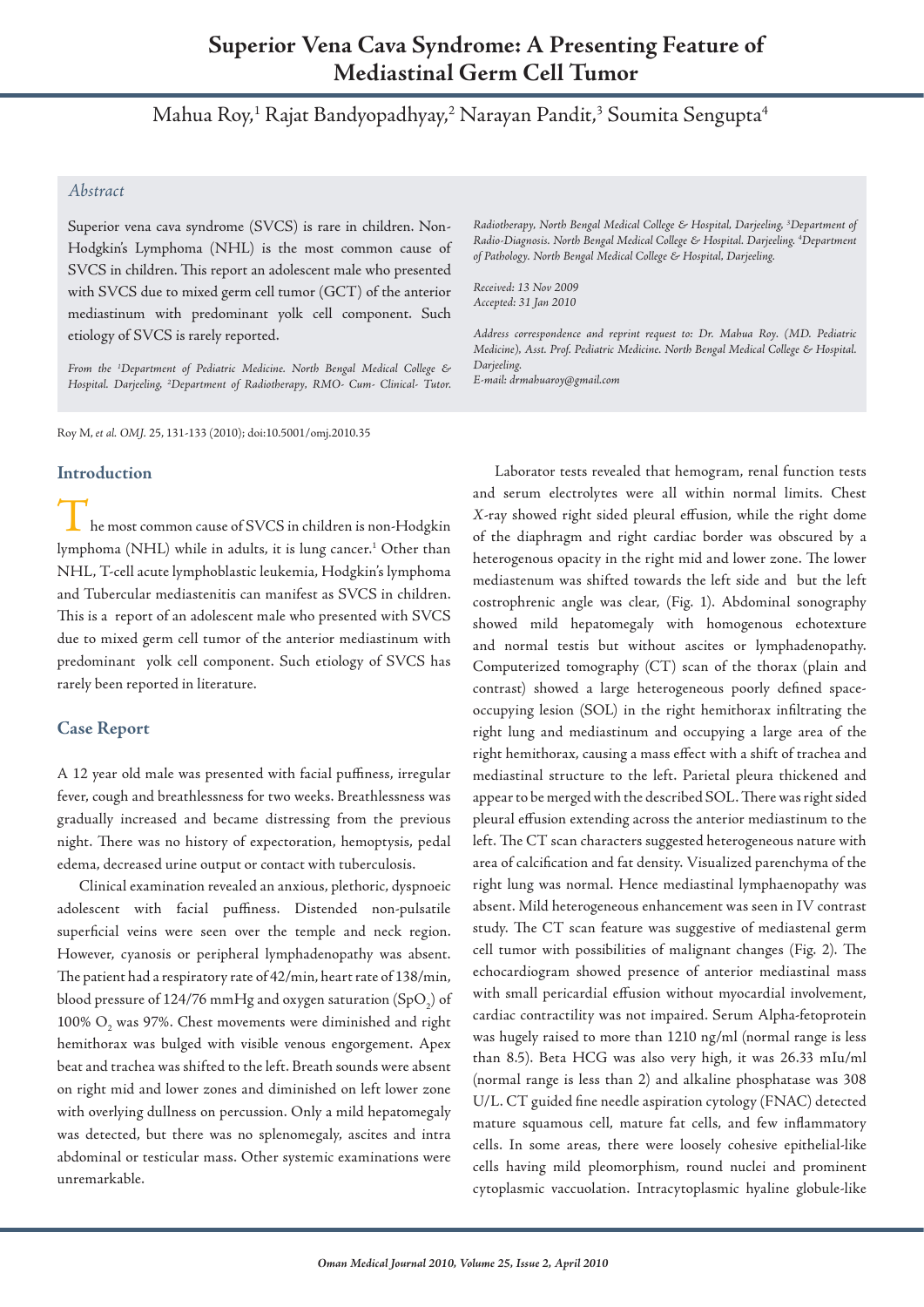structures were detected in few of those cells. The CT scan findings along with biochemical parameters and cytological features suggested a mixed germ cell tumor predominantly composed of mature teratoma with areas of yolk sac component.



**Figure 1:** *X*- Ray chest showing mediastenal widening and right sided pleural effusion with shifting of trachea.



**Figure 2:** CT thorax showing mediastenal Germ Cell Tumor (GCT) with right sided pleural effusion with probable malignant transformation

Emergency management was initiated with elevation of the head and 100% moist  $O_{_2}$  inhalation. Diuretics and intravenous bolus dose of methyl prednisolone (30mg/kg/dose for 3 days) was given. As extensive lung involvement was a deterrent factor against a curative surgery, reasonable chemotherapy consisting of the BEP regimen in standard doses was offered (Cisplatin 20mg/m<sup>2</sup> d1-d5, Etoposide 100mg/m2 d1-d5, Bleomycin 15 units d1, d8, d15.) There was appreciable response to the first cycle of chemotherapy. Unfortunately, the patient defaulted due to financial constraints,

and died after completion of the long delayed second cycle of chemotherapy after six months.

#### **Discussion**

Since SVCS was first described by William Hunter in 1757, the spectrum of underlying conditions associated with it has been shifted from tuberculous mediastinitis and syphilitic aortic aneurysms to malignant disorders. SVCS is rare in children and appears at presentation in 12% of pediatric patients with malignant mediastinal tumors.2 In adults, SVC syndrome is more common with small cell carcinoma. However, non small cell carcinoma is more frequently associated with SVCS because of its higher incidence. Both in adults and children, the most frequent non-malignant cause of SVCS is thrombosis from catheterization for central venous access.<sup>1</sup> Superior vena cava syndrome (SVCS) refers to predominant major vessel compression in the superior mediastenum. When vessel compression is associated with tracheal compression, it is termed "superior mediastinal syndrome" (SMS).<sup>1</sup> In pediatric practice SVCS and SMS are often used synonymously. In children, SVCS / SMS always constitutes a serious medical emergency, due to the presence of accompanying respiratory compromise. Although rare, mediastinal GCTs presenting with SVCS is reported in children.3 The common symptoms of SVCS include coughing, hoarseness, respiratory distress and chest pain. Other less common but more serious symptoms include fainting, anxiety, confusion, tiredness, headache, vision problems and sense of fullness in the ears.<sup>1</sup>

Treatment of SVCS depends on the etiology and the severity of the symptoms. The histological diagnosis should be made prior to initiation of any radiation therapy or chemotherapy because the specific therapy of malignant obstruction mainly depends on tumor histology. Emergency symptomatic management may be achieved by elevating the head and using corticosteroids and diuretics. Steroids are used to treat respiratory compromise in SCVS for long time but there are no definitive studies that prove its effectiveness. However, diuretics are frequently used in the treatment of SVCS although they may ultimately cause dehydration.4

GCTs are found in the gonads or extragonadal sites, mainly in or near the midline. The mediastinum is the most frequent extragonadal location for GCTs, other known extragonadal sites are retroperitoneum, pineal gland, sacrococcygeal area, vagina, urinary bladder, liver, nasopharynx, posterior cranial fossa and the face.<sup>5</sup> Among medistenal tumors or cysts, GCTs are found in 10-15% of cases.<sup>6</sup> Sometimes, the medistenal GCT is found with silent testicular primary tumor. In such cases, it is associated with retroperitoneal lymphadenopathy. As in the studied patient, the